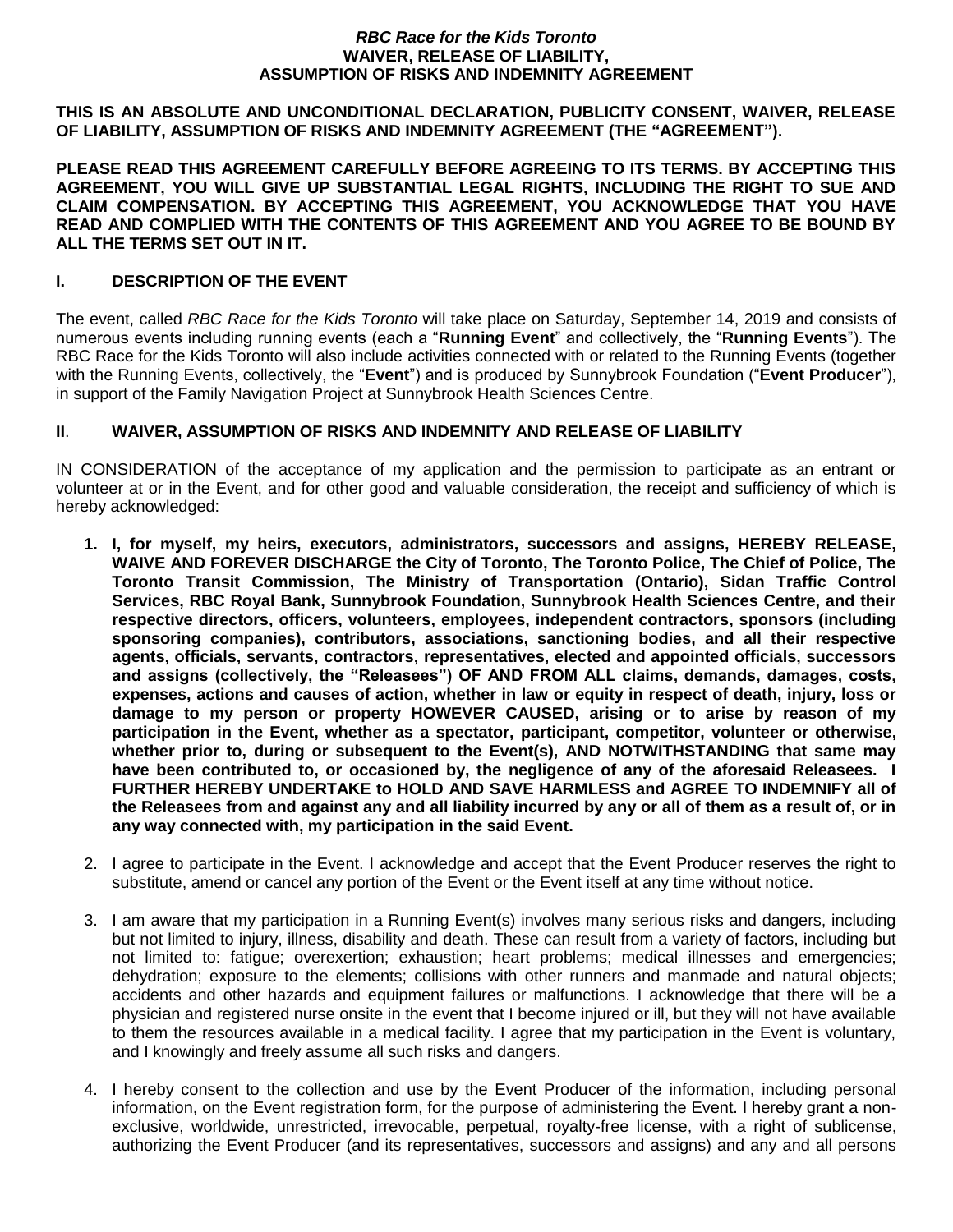acting under the Event Producer's authority, to capture, collect, and otherwise obtain, produce, reproduce, modify, alter, edit, crop, distribute, publish, re-publish, transmit, publicly perform, publicly present, display, exhibit and otherwise communicate to the public in all forms of media now or hereafter known, make available to the public and otherwise use, re-use and exploit, for the purpose of publicity of this Event and other current and future activities as determined by the Event Producer (and its representatives, successors and assigns), my name, the fact that I am an entrant or volunteer in the Event, my city of residence, the amount of donations collected by me, my voice, statements made by me, my image, my photograph, representation and likeness with or without my name or any right of attribution (collectively the "**Authorized Acts**") and without compensation.

5. To the extent permitted by law, and without limiting any other statement herein, I waive, in favour of the Event Producer (including its respective representatives, sublicencees, successors and assigns), my right, title and interest in and to the Authorized Acts, including, without limitation, all intellectual property or personality rights, whatsoever in the Authorized Acts. I waive and release any right that I may have to inspect or approve the Authorized Acts. I hereby release the Event Producer and any and all persons acting under its permission or authority (including its representatives, sublicencees, successors and assigns), from any claims that may arise out of the Authorized Acts, including but not limited to, any claims of defamation, invasion of privacy, infringement of moral rights or copyright, rights of publicity, confidentiality or otherwise.

### **III. DECLARATION**

- 6. I hereby declare, represent and warrant that: I am in good health and physical condition and am not suffering from any physical disability or illness and am not on any regular medication that might reasonably be expected to adversely affect my ability to safely participate in the Event, or interfere with or adversely affect my participation in the Event. I am a legal resident of Canada and am over the age of majority in Ontario (in the event that the entrant or volunteer is not over the age of majority in Ontario, this Agreement must be executed by such entrant's or volunteer's parent or legal guardian and delivered to the Event Producer).
- 7. This declaration is, to the best of my knowledge and belief, a true and accurate statement of the facts contained herein.
- 8. I understand that upon acceptance of my Event registration form by the Event Producer and my acceptance of the terms of this Agreement, I will be permitted to participate in the Event.

## **IV. OTHER TERMS**

- 9. I understand that it is my responsibility to provide or arrange for transportation to and from the Event.
- 10. This Agreement shall be effective and binding on my personal representatives, estate, heirs, next of kin, executors, administrators and assigns, in the event of my death or incapacity.
- 11. Anyone of the Releasees may assign this Agreement without my prior consent.
- 12. In entering into this Agreement, I am not relying on any oral or written representations or statements made by the Releasees other than set forth in this Agreement.
- 13. This Agreement shall be governed by the laws of the Province of Ontario and I hereby attorn to the exclusive jurisdiction of the courts of the Province of Ontario in respect of the determination of any matter or dispute arising under or in respect of this Agreement.
- 14. In the event that any provision or term of this Agreement is held to be invalid, illegal or unenforceable, the remaining provisions of this Agreement shall remain in full force and effect.
- 15. The division of this Agreement into sections and paragraphs and the insertion of headings are for convenience of reference only and shall not affect the construction or interpretation of this Agreement.

### **I AM AWARE THAT BY ACCEPTING THIS AGREEMENT, I AM GIVING UP SUBSTANTIAL AND VALUABLE LEGAL RIGHTS, INCLUDING THE RIGHT TO SUE OR CLAIM COMPENSATION, WHICH I OR MY PERSONAL**